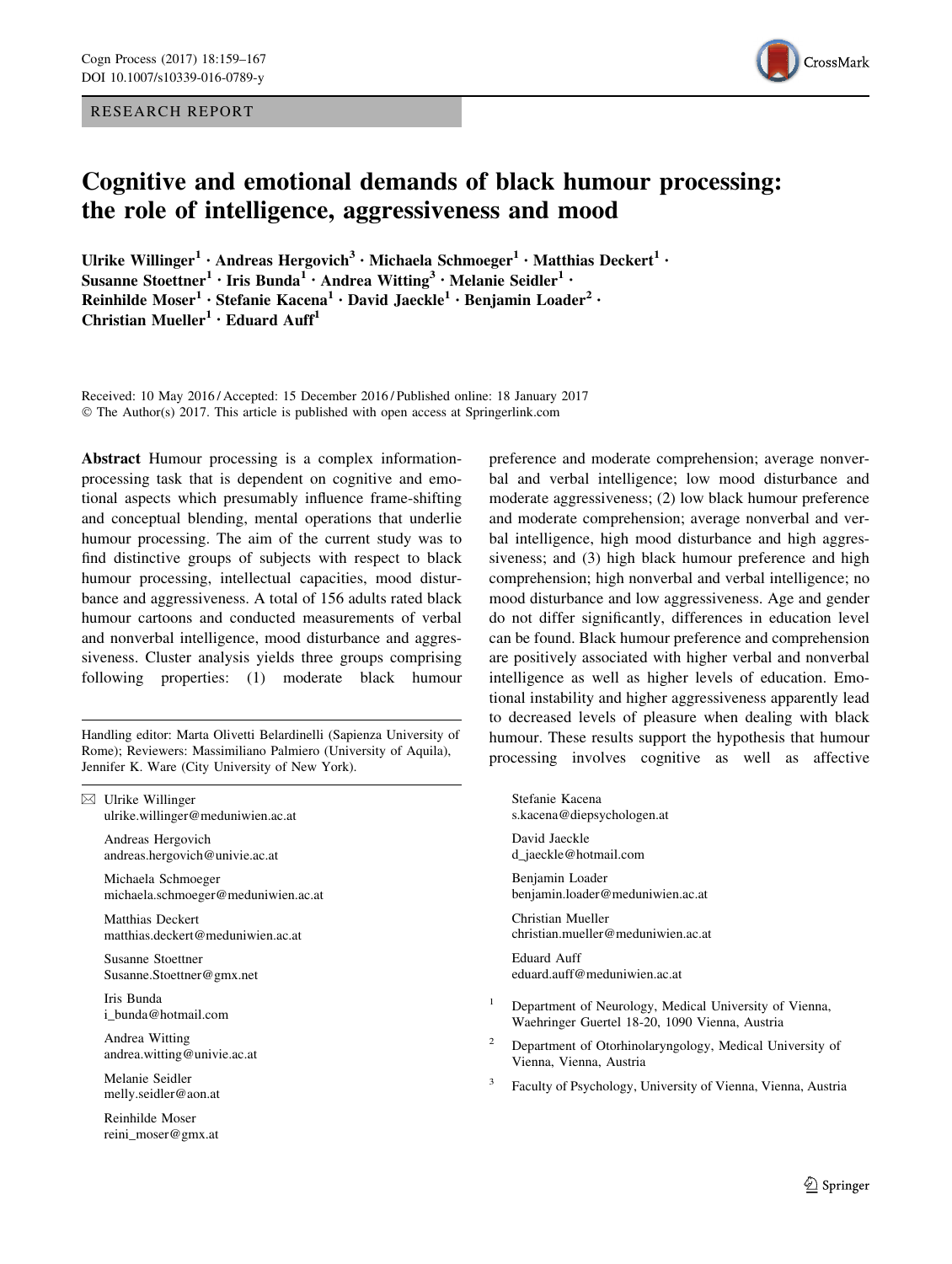components and suggest that these variables influence the execution of frame-shifting and conceptual blending in the course of humour processing.

Keywords Black humour processing - Verbal intelligence and nonverbal intelligence · Mood disturbance · Aggression - Frame-shifting - Blending

# Introduction

### Definition of black humour

Black humour is defined as a kind of humour that treats sinister subjects like death, disease, deformity, handicap or warfare with bitter amusement (Mindess et al. [1985](#page-8-0); Baldick [2001\)](#page-7-0) and presents such tragic, distressing or morbid topics in humorous terms (Oxford dictionaries [2016](#page-8-0)). Black humour, often called grotesque, morbid, gallows or sick humour (Mindess et al. [1985;](#page-8-0) Oxford dictionaries [2016\)](#page-8-0), is used to express the absurdity, insensitivity, paradox and cruelty of the modern world. Characters or situations are usually exaggerated far beyond the limits of normal satire or irony, potentially requiring increased cognitive efforts to get the joke. Furthermore, black humour, often uses devices associated with tragedy, is sometimes equated with tragic farce (Lagasse et al. [2000\)](#page-8-0) and is perceived as morbid, nasty, psychopathic, twisted and often very funny (Maxwell [2003\)](#page-8-0).

# Models of humour processing

Humour often uses categories and structures of thought organized in the form of frames which are accessed by particular images, notions or mappings (Lakoff [1987\)](#page-8-0). In the course of humour processing, these categories and structures of thought are often semantically reanalysed and reorganized by mapping elements of one frame into a new frame (Coulson and Kutas [1998\)](#page-8-0). Such a 'frame-shifting' process (Coulson [2000](#page-7-0)) can often be seen as the basis of humour processing as it requires the recruitment and integration of background knowledge about the frames used in a joke. Reading the joke 'I let my accountant do my taxes because it saves time. Last spring it saved me ten years!', the first sentence provokes the image of a busy-professional paying an accountant to do his taxes as the reader recalls his knowledge about relationships between business people and their accountants. However, the word 'years' in the latter sentence calls forth a reinterpretation of the word 'time' as time in prison, evoking a shifting of the initial frame 'busyprofessional' into the frame 'crooked-businessman' (Coulson and Williams [2005](#page-8-0)). Another cognitive operation that underlies humour processing is called 'blending' which requires people to combine cognitive models from different domains into new concepts (Coulson [2001](#page-7-0)). In such a way, humour is often based on 'frame blends' (Hofstadter and Gabora [1989](#page-8-0)) which require the blurring of two distant scenarios so as to create a humorous hybrid situation composed of aspects of each situation. Such a form of blending can be demonstrated by a black humour cartoon by Stein [\(1997](#page-8-0)), used in the current study (see Table [1](#page-2-0), cartoon 12). The cartoon shows the suicide of a husband who hanged himself with a green tie and is found by his wife and her friend. Finding her husband dangling from the ceiling, the wife is supposed to have feelings like shock, sadness or desperation. However, the elements of the tragic suicide of the husband are blended with the elements of the stereotypical complaining of a wife about her husband's taste for clothing ('And once again the green tie with the blue suit. Come on, what have I been nagging him about for all these years?'). It was shown that these operations underlying humour processing depend on cognitive abilities (Coulson [2001](#page-7-0)) and that increased cognitive ability is necessary to understand a joke (Coulson and Kutas [1998\)](#page-8-0).

#### Cognitive demands in humour processing

Investigations on the effects of cognitive domains involved in humour comprehension are often based on the 'incongruity-resolution model' (Suls [1972](#page-8-0)) which assumes that humour is processed within a two-stage problem-solving process. In the light of this model, humour processing is dependent on the recall of necessary background knowledge from the long-term memory (Coulson [2000](#page-7-0)) as well as problem-solving ability (Suls [1972](#page-8-0)). Humour processing was shown to be dependent on intelligence (Vrticka et al. [2013](#page-8-0)) as well as on verbal and visual abilities (Shammi and Stuss [1999\)](#page-8-0) as these cognitive abilities potentially influence frame-shifting and cognitive blending. Whilst Feingold and Mazzella ([1991\)](#page-8-0) found appreciable associations between verbal measures and humour reasoning, Wierzbicki and Young [\(1978](#page-8-0)) found that verbal intelligence was positively related to humour comprehension. In the context of the previously mentioned incongruity-resolution model, Greengross and Miller ([2011\)](#page-8-0) showed that humour ability was more strongly associated with verbal intelligence than with abstract reasoning. Therefore, humour processing is assumed to be a complex information-processing task, relying heavily on intellectual as well as other cognitive abilities (e.g. Derks et al. [1997;](#page-8-0) Greengross and Miller [2011](#page-8-0); Shammi and Stuss [1999;](#page-8-0) Vrticka et al. [2013](#page-8-0)).

## Emotional demands in humour processing

The notion of humour processing involves cognitive as well as emotional aspects (Ruch and Ekman [2001\)](#page-8-0) and is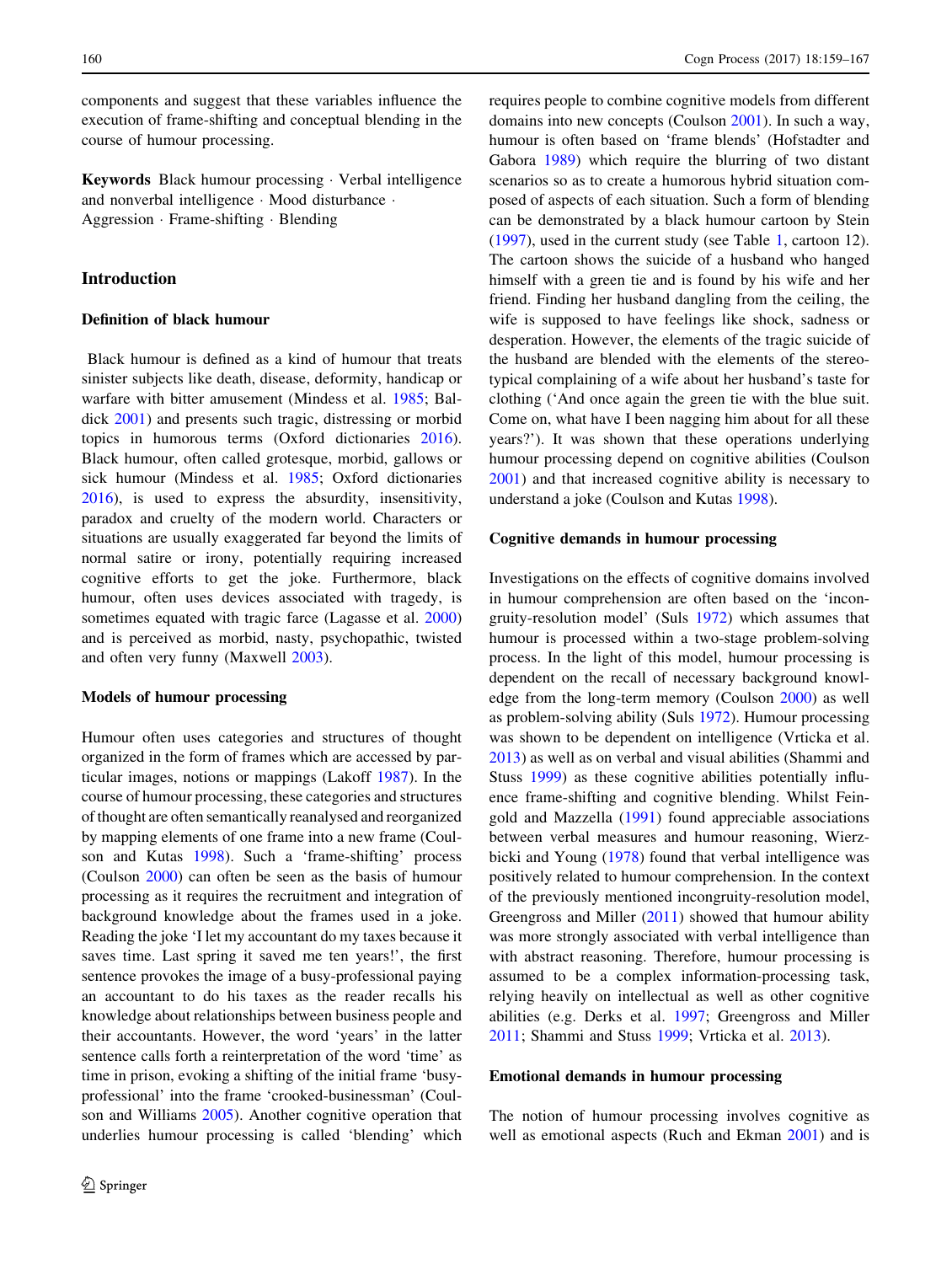<span id="page-2-0"></span>

| Cartoon | <b>Table I</b> verbal description of the black numour cartoons (Stein 1997)<br>Situation                                                                                                                                                                                                                                                                                                  | Text                                                                                                                                                     |
|---------|-------------------------------------------------------------------------------------------------------------------------------------------------------------------------------------------------------------------------------------------------------------------------------------------------------------------------------------------------------------------------------------------|----------------------------------------------------------------------------------------------------------------------------------------------------------|
|         |                                                                                                                                                                                                                                                                                                                                                                                           |                                                                                                                                                          |
| 1.      | Santa Claus, standing on a long, thin tail and having some drops<br>of blood under and on both boots, has been giving Christmas<br>presents to a penguin, a dog and a cat, standing in front of him.<br>Having distributed a fish, a dog biscuit and a tuna tin to them, he<br>still has a gift wrapped cheese left in his hands.                                                         | Santa Claus: 'And who put the cheese on his letter to me?'                                                                                               |
| 2.      | Death, impersonated by a skeleton in a hooded coat holding an<br>hourglass and a sickle stands at the doorstep of a man's<br>apartment.                                                                                                                                                                                                                                                   | The man: 'I am sorry, we do not die at the front door.'                                                                                                  |
| 3.      | Up on a veritable height a man stands at the outer windowsill of<br>an apartment block. Having a noose laid around his neck and a<br>fixed knife directed to his stomach he puts a gun against his<br>head. Beside him on the sill lies an emptied bottle labelled as<br>poison and an envelope. Inside the apartment are two police<br>officers, one of them pointing at the man saying: | 'Hey - I know this guy from elementary school. I remember that<br>we called him Eberhard, the efficient.'                                                |
| 4.      | A man scratching his chin apparently out of confusion is<br>clutching the receiver of a public phone box. The voice coming<br>from the receiver says:                                                                                                                                                                                                                                     | Here is the answering machine of the self-help association for<br>Alzheimer patients. If you still remember your topic, please<br>speak after the tone.' |
| 5.      | A general practitioner is explaining the result of a medical test to<br>a couple with her being pregnant:                                                                                                                                                                                                                                                                                 | To begin with, here is the good news: Your child will always find<br>a parking space.'                                                                   |
| 6.      | Four men are standing high up on a bungee jumping platform.<br>One of them is holding a rope fixed on the one end to the<br>platform. The other end of the rope is tied around a leg<br>prosthesis that is turned upside down. One of them is telling the<br>others:                                                                                                                      | 'I didn't examining his certificate of disability in all detail.'                                                                                        |
| 7.      | A group of surgeons in an operating theatre is in the middle of<br>what looks like a heart surgery. Without a sign of warning the<br>heart springs out of the patient's body right into one of the<br>surgeons' faces. Another surgeon remarks:                                                                                                                                           | That's the most amazing case of tissue rejection I've ever seen!                                                                                         |
| 8.      | In a morgue a physician is lifting a white cover sheet off a body<br>with a woman standing beside him. The woman confirms:                                                                                                                                                                                                                                                                | 'Sure, that's my husband - anyway, which washing powder did<br>you use to get that so white?'                                                            |
| 9.      | Two women, apparently real chatterboxes, are having a chat over<br>coffee.                                                                                                                                                                                                                                                                                                                | The first one: 'He is crippled, she is crippled and what's more<br>they are going to have a baby.'                                                       |
|         |                                                                                                                                                                                                                                                                                                                                                                                           | The other one: 'I do hope things straighten themselves out.'                                                                                             |
| 10.     | In an operating theatre a surgeon has one arm deep in an opened<br>body. Another surgeon explains the situation to a man in a suit:                                                                                                                                                                                                                                                       | 'The autopsy is finished; he is only looking for his wrist watch.'                                                                                       |
| 11.     | A dentist is on a root canal job with the patient being completely<br>tensed up due to pain. At the back of the patient's chair the tip<br>of a rotating dental drill, apparently having worked its way<br>through the patient's mouth and neck comes into sight. The<br>dentist asks his patient:                                                                                        | 'Does it hurt?'                                                                                                                                          |
| 12.     | After having committed suicide the body of a man hangs from a<br>light fixture in a living room, hung by his tie. His wife enters the<br>room with a friend and looking at him she complains:                                                                                                                                                                                             | And once again the green tie with the blue suit. Come on, what<br>have I been nagging him about for all these years?                                     |

supported by recent fMRI studies (e.g. Vrticka et al. [2013](#page-8-0); Wild et al. [2003\)](#page-8-0). In this context, it could be shown that higher intelligence not only influences the cognitive aspects of humour processing but also the affective components (Vrticka et al. [2013\)](#page-8-0).

Considering the role of mood in humour appreciation, Deaner and McConatha [\(1993](#page-8-0)) showed that increased depression scores are associated with greater problems in the use of humour to cope with stressful events. Neumann and colleagues (2001) showed that subjective humour response is influenced by pre-existing mood as pre-existing mood increases the intensity of affectively congruent emotions whilst dampening incongruent emotions. According to Ruch and Köhler [\(1998\)](#page-8-0), trait cheerfulness, seriousness and bad mood are the temperamental basis of humour. Whilst individuals with a high level of trait cheerfulness usually present a low threshold for laughter, individuals with trait bad mood do not seem to be able to be involved in humour or show sad or ill-humoured behaviour in cheerfulness-evoking situations. On the other hand, Ruch and Köhler ([1998\)](#page-8-0) as well as Remplein ([1956\)](#page-8-0) suggest that trait bad mood might facilitate the appreciation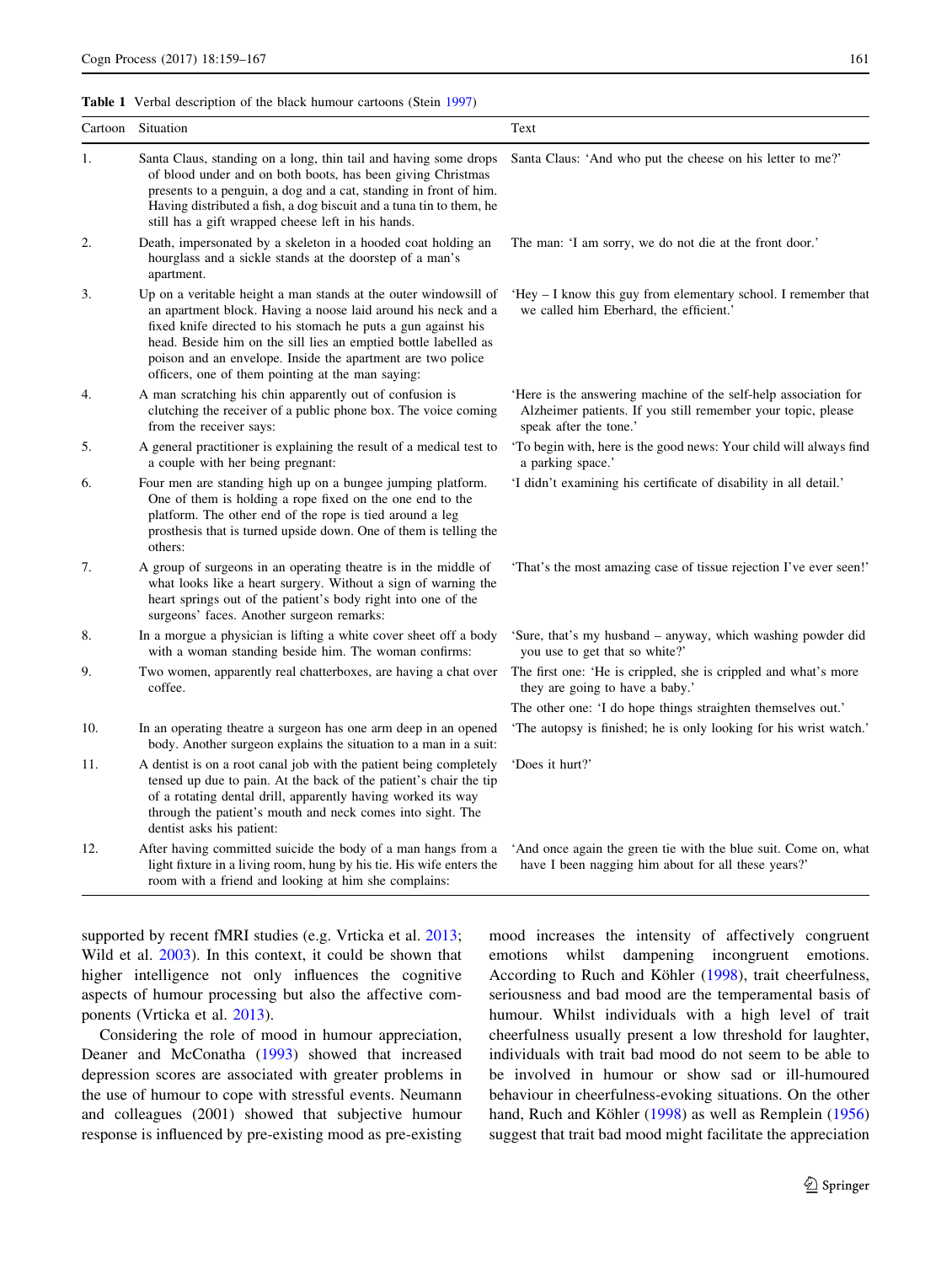of certain forms of humour as '…someone in a bad mood might be prone to negative humour, e.g. enjoy humour of misanthropic quality...' (Ruch and Köhler [1998,](#page-8-0) p. 211).

Theories about the relationship between aggression and humour were postulated as early as 1905 as Freud hypothesized that humour allows for a temporarily and relatively safe release of usually repressed sexual and aggressive urges in the form of wits. Therefore, aggressive humour 'has at its disposal sources of pleasure to which harmless wit has no access' (Freud [1905,](#page-8-0) p. 138). In a rating task study, McCauley and colleagues (1983) found a substantial association between humour and aggression as independent groups of subjects judged a set of cartoons. Prerost [\(1983](#page-8-0)) showed that individuals in an aggressive mood perceived aggressive humour as funnier than subjects in a non-aggressive mood. Moreover, the arousal levels in individuals in an aggressive mood lead to an increased appreciation of aggressive humour.

Herzog and Bush [\(1994](#page-8-0)) investigated the preference for sick jokes in a sample of 302 undergraduate students. They showed that the most preferred jokes were rated lowest in vulgarity and at the same time highest in fit and surprise. In another study, Herzog and Karafa ([1998\)](#page-8-0) investigated the preference for sick jokes (categories classified by Herzog and Bush [1994](#page-8-0): death, death-baby, general and handicapped) compared to non-sick jokes (categories classified by Mindess et al. [1985:](#page-8-0) nonsense, social satire, philosophical, sexual hostile, demeaning to men and women, ethnic and scatological jokes—humour that possibly but not necessarily taps serious subjects but not sinister and tragic subjects like sick humour does) in a sample of 241 undergraduate students. Results showed that sick jokes were less preferred than non-sick jokes, but at the same time sense of humour showed a strong positive association with preference for sick jokes. Whilst fit and surprise were positively related to preference, cruelty ('How vicious or cruel is the emotional tone of the joke towards an individual or group?') was negatively related to preference. Other studies about sick humour showed that subjects who prefer such humour are more likely to be male (Herzog and Anderson [2000](#page-8-0); Herzog and Karafa [1998](#page-8-0); Oppliger and Zillmann [1997\)](#page-8-0), more likely to be rebellious (Oppliger and Zillmann [1997\)](#page-8-0) and are more capable to treat sick humour as playful fiction (Mindess et al. [1985](#page-8-0)).

#### Aim of the study

Humour processing is a complex information-processing task that is dependent on a number of cognitive as well as emotional demands. The aim of the current study was to identify groups which differ with respect to the processing of black humour as it apparently provides a perfect combination of both cognitive and emotional demands. It was

assessed whether these groups show differences with respect to cognitive (verbal and nonverbal intelligence) as well as emotional demands (mood disturbance, aggression).

# Materials and methods

## Participants

A total of 156 individuals, 76 females (49%) and 80 males (51%), participated in the study [sample size was calculated using G\*Power (Faul et al. [2007](#page-8-0))] showing a mean age of 33.4 years ( $SD = 11.9$ ). With respect to education, 15 (10%) subjects had left school after the compulsory nine-year school programme, 52 (33%) had graduated from a two-or three-year high school programme, 72 (46%) individuals had graduated from a four-or five-year high school programme, and 17 (11%) subjects held a university degree. Eighty-two individuals (53%) were single, 60 (39%) were married, 11 (7%) were divorced, and 3 (15%) were widows.

# Methods

# Black humour

Black humour processing was assessed using 12 black humour cartoons from 'The black book by Uli Stein' (Stein [1997](#page-8-0)). The chosen cartoons (see a verbal description of the cartoons in Table [1](#page-2-0)) deal with themes of death ( $n = 6,50\%$ ), disease ( $n = 2$ , 17%), physical handicap ( $n = 3$ , 25%) or medical treatment ( $n = 1, 8\%$ ). The cartoons were shown in the original coloured version. Following Herzog and Bush [\(1994](#page-8-0)), the participants rated the cartoons with respect to difficulty ('How hard is it to understand the humour of this joke, to get the point?'), fit ('How well does the punch line seem to fit the situation leading up to it?'), vulgarity ('How vulgar or tasteless is this joke?'), surprise ('How surprised are you by the punch line of this joke, how unexpected is it?'), novelty ('How novel, new, fresh is this joke?'), interest ('How interesting do you find the topic or subject matter of this joke?') and preference ('How much do you like the joke, for whatever reason?'). Subjects had to rate the cartoons with respect to these categories, using a 4-point Likert scale ranging from 'not at all' to 'a great deal' for each category. The 4-point Likert scale was used to avoid having a midpoint and in this way to force a choice.

#### Verbal and nonverbal intelligence

Verbal intelligence was assessed by the 'Vocabulary test' (Schmidt and Metzler [1992](#page-8-0)) which requires the recognition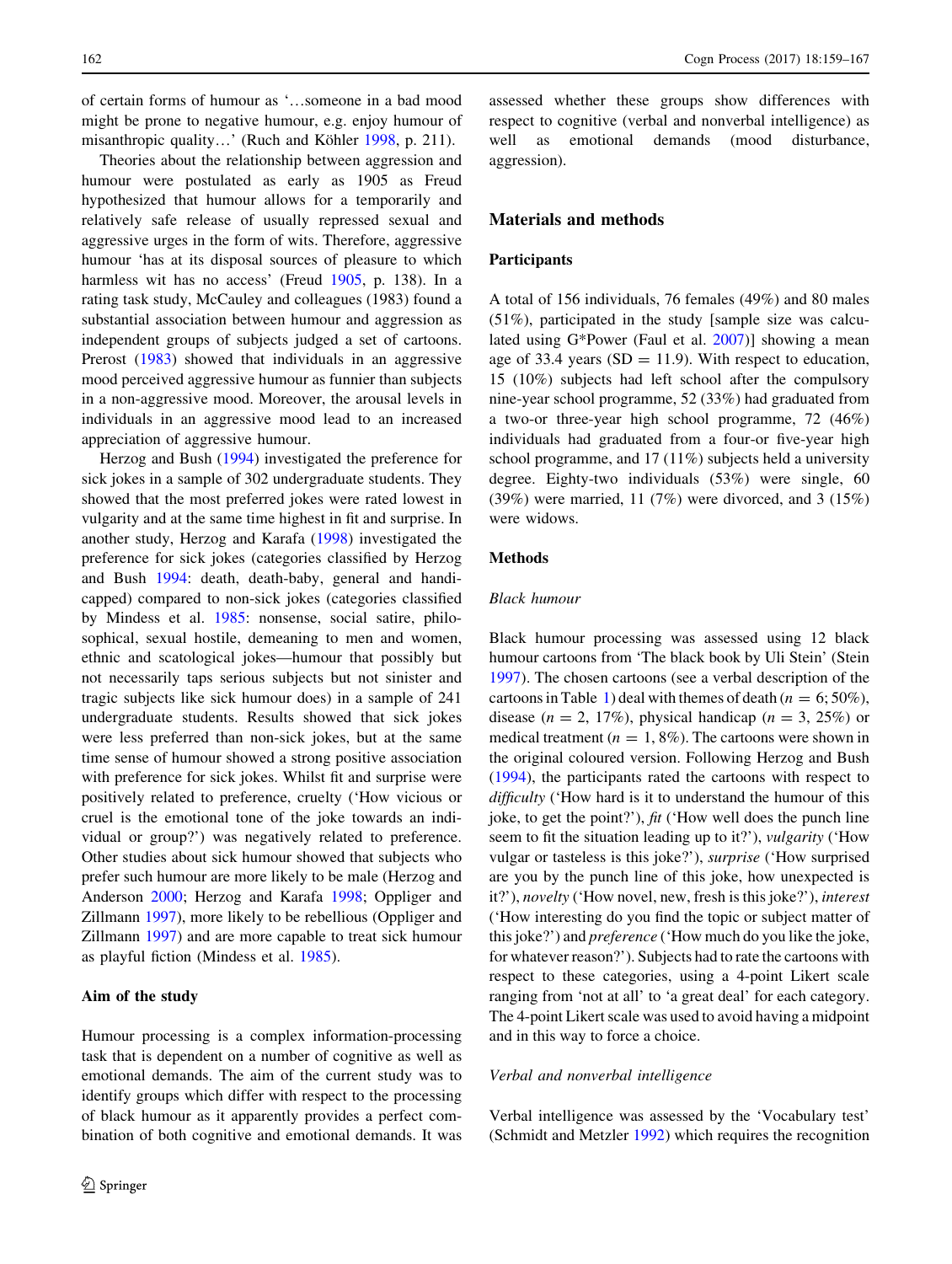of an existing word that is presented simultaneously with five distractor words (e.g. 'ronoly – unidase – orisal – irony – nirol – ikomy'). Nonverbal intelligence was measured by the 'Number-Connection-Test' (Oswald and Roth [1997\)](#page-8-0), a culture-free intelligence test that measures cognitive performance and processing speed and yields a nonverbal IQ.

#### Mood disturbance

Mood disturbance was obtained by the 'Zerrsen Mood Scale' (Von Zerssen [1975](#page-8-0)). The test consists of 28 pairs of antonymous words (e.g. happy-sad, satisfied-dissatisfied, serious-cheerful, energetic-weak, lethargic-active). The subjects have to decide which word of each pair most closely describes their current mood. Higher scores are correlated with dysphoria and depression (Heilman et al. [1975\)](#page-8-0).

#### Aggressiveness

Information about aggressiveness was measured by the 'Questionnaire for the Measurement of Aggressiveness Factors' (Hampel and Selg [1975](#page-8-0)). This questionnaire includes 77 items related to hostility (e.g. 'there is often bad blood between me and others') and yields the factors aggressiveness directed against others, self-directed aggression and inhibition of aggression.

#### Procedure

All participants were tested individually following the same procedure. The order of the materials was fixed with the assessment of mood disturbance and aggression in the first place, the assessment of nonverbal and verbal intelligence in the second place, and the cartoon-test in the last place.

#### Data analysis

Factor analysis was performed in order to reduce the scores of the black humour cartoons to distinctive factors with an eigenvalue  $>1$  ('Kaiser-Guttman criterion') using varimax rotation, followed by reliability analysis of the found factors, correlation analysis between age and the found factors as well as univariate differences with respect to gender and education level considering the black humour factors. A cluster analysis was calculated so as to find distinctive subject groups with respect to the black humour factors: comprehension, preference and vulgarity; verbal intelligence; nonverbal intelligence; mood disturbance; and aggressiveness factors: aggressiveness directed against others, self-directed aggression and inhibition of aggression. Discriminant analysis was calculated so as to analyse multivariate group differences. Univariate group differences were analysed for significance by analysis of variance, Kruskal–Wallis test, T test,  $\chi^2$ -test and Gart's 2I-test, depending on whether the expected frequency is lower than five in at least one class. Correlational analyses were conducted with respect to black humour factors: comprehension, preference and vulgarity; verbal intelligence; nonverbal intelligence; mood disturbance as well as the aggressiveness factors: aggressiveness directed against others, self-directed aggression and inhibition of aggression. The cut-off level for statistical significance was set at  $p\lt 0.05$ , 2-tailed. Data handling and analyses were carried out using SPSS for Windows, version 16.0.

# Results

Factor analysis with respect to black humour processing revealed three factors which explained 82% of the total variance. The first factor 'comprehension' explained 39% of the variance and consisted of the rating variables difficulty (loading of .94) and fit (.89). The second factor 'preference' accounted for 27% of the total variance and consisted of the four rating variables surprise (.76), novelty (.91), interest (.83) and preference (.77). The third factor 'vulgarity', only contained the variable vulgarity (.95) and explained 16% of the variance. Reliability analyses with respect to the black humour ratings yielded a Cronbach's alpha of .78 for 'comprehension', .86 for 'preference' and .82 for 'vulgarity'.

Correlation analyses yielded no significant relationships between age and black humour factors: comprehension  $(r(156) = -.112, p = .164)$ , preference  $(r(156) = -.051,$  $p = .530$ ) and vulgarity  $(r(156) = -.078, p = .333)$ . No significant differences with respect to gender were found regarding black humour factors: comprehension  $(t(154) = -1.8, p = .079)$ , preference  $(t(154) = -.4,$  $p = .686$ ) and vulgarity (t(154) = .3,  $p = .757$ ). No significant differences with respect to education levels were found regarding black humour factors: comprehension  $(F(3,152) = .3, p = .855)$ , preference  $(F(3, 152) = .916,$  $p = .435$ ) and vulgarity  $(F(3, 152) = .919, p = .433)$ .

Cluster analysis with respect to black humour factors: comprehension, preference and vulgarity; verbal intelligence; nonverbal intelligence; mood disturbance; and aggressiveness factors: aggressiveness directed against others, self-directed aggression and inhibition of aggression yielded three distinctive groups of subjects (for details see Table [2](#page-5-0)). The following discriminant analysis showed significant differences between the three groups (first function: canonical correlation = .8, Wilks's Lambda = .2,  $\chi^2(18)$ ,  $N = 156$ ) = 255.9,  $p \le 0.0001$ ; second function: canonical correlation = .7; Wilks's Lambda = .5;  $\gamma^2(8,$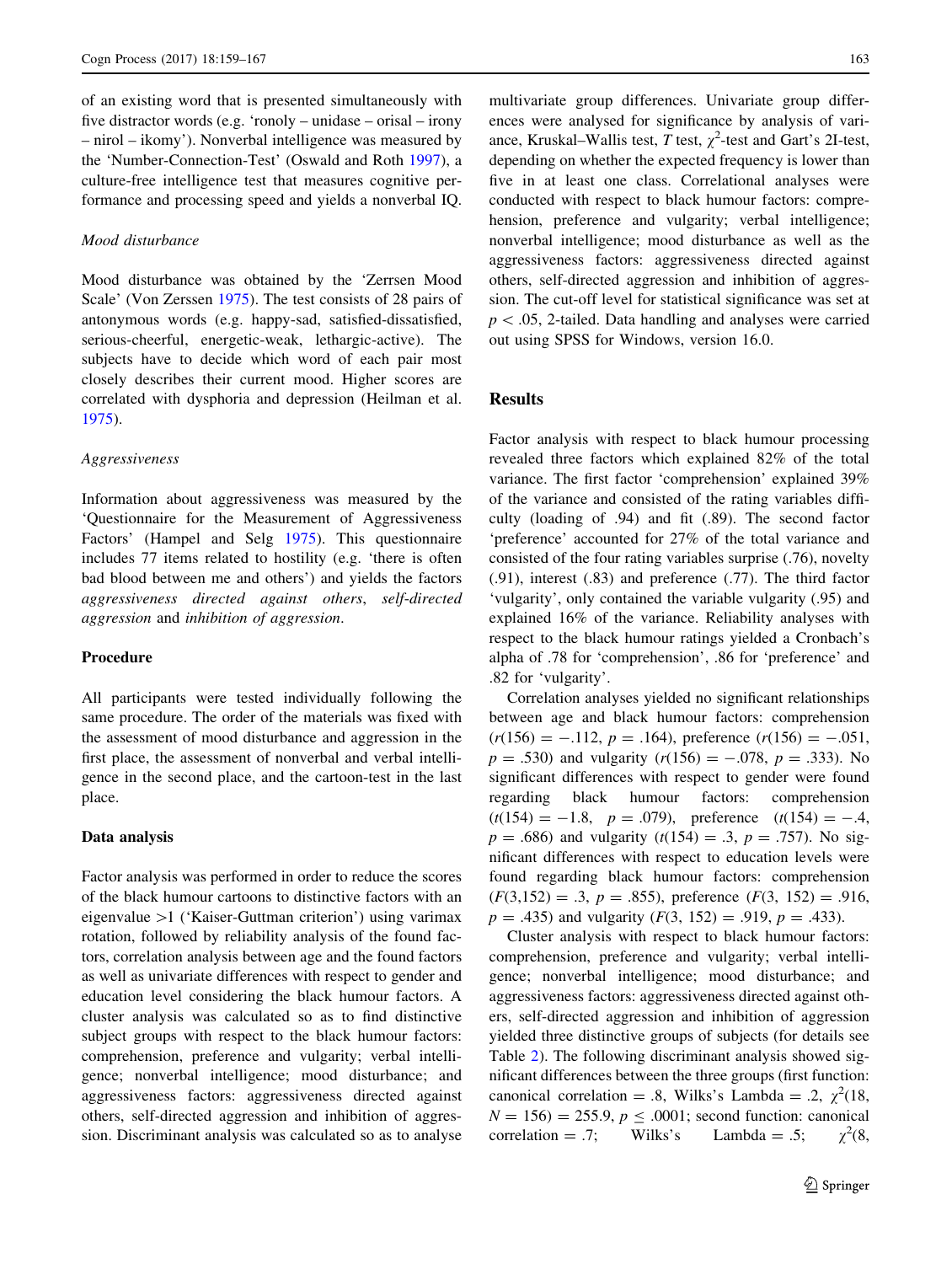<span id="page-5-0"></span>Table 2 Socio-demographic variables; black humour comprehension, preference and vulgarity scores; verbal and nonverbal intelligence scores, mood disturbance; and aggressiveness with respect to the three humour groups

| Variables                                   | Group I $(n = 41)$ | Group II $(n = 50)$ | Group III $(n = 65)$ |
|---------------------------------------------|--------------------|---------------------|----------------------|
| Age (years)                                 | 33.1 (11.7)        | 33.1 (12.7)         | 33.9 (11.7)          |
| Females (frequencies)                       | 20(49%)            | $25(50\%)$          | 31 $(48%)$           |
| Males (frequencies)                         | 21(51%)            | $25(50\%)$          | 34 (52%)             |
| Black humour—comprehension*                 | 2.8(0.5)           | 2.8(0.5)            | 3.1(0.3)             |
| Black humour-preference*                    | 2.4(0.4)           | 2.0(0.4)            | 3.0(0.4)             |
| Black humour—vulgarity                      | 2.3(0.5)           | 2.3(0.6)            | 2.3(0.6)             |
| Verbal intelligence*                        | 101.0(10.6)        | 96.8(15.0)          | 109.7(7.6)           |
| Nonverbal intelligence*                     | 97.8 (10.7)        | 102.8(9.9)          | 118.1(10.1)          |
| Mood disturbance <sup>*a</sup>              | 9.2(5.8)           | 19.5(11.5)          | 8.6(6.0)             |
| Aggression                                  |                    |                     |                      |
| Aggressiveness against others <sup>*a</sup> | 11.2(7.0)          | 14.5(8.4)           | 9.4(5.7)             |
| Self-directed aggression <sup>a</sup>       | 3.5(2.8)           | 4.6(2.9)            | 3.6(2.7)             |
| Inhibition of aggression <sup>a</sup>       | 5.4(1.7)           | 5.5(1.9)            | 5.4(2.3)             |
|                                             |                    |                     |                      |

Scores are presented in means (standard deviations) and frequencies (percentage in respective group)

\*Variables for which significant results could be found

<sup>a</sup> Higher scores represent more disadvantageous values

 $N = 156$  = 103.5,  $p \le 0.0001$ ). Ninety-eight per cent of the first group, 86% of the second and 95% of the third group were classified correctly, yielding an overall correct classification of 93% by black humour factors: comprehension, preference and vulgarity; verbal intelligence; nonverbal intelligence; mood disturbance; and aggressiveness factors: aggressiveness directed against others, self-directed aggression and inhibition of aggression. The highest correlations between the discriminant variables and the first standardized canonical discriminant function were found with respect to nonverbal intelligence  $(r(156) = .8)$  as well as between the discriminant variables and the second standardized canonical discriminant function with respect to mood disturbance  $(r(156) = .8)$ .

In the course of the discriminant analysis, univariate differences between the groups were analysed. Significant differences were found between the three groups with respect to nonverbal intelligence  $(F(2, 153) = 112.6, p \le .0001)$ ; verbal intelligence  $(F(2,153) = 19.9, p \le .0001)$ ; black humour factors comprehension  $(F(2,153) = 7.6, p = .001)$  and preference  $(F(2,153) = 5.5, p = .005)$ ; mood disturbance  $(F(2,153) = 46.9, p \le .0001)$ ; as well as aggressiveness against others  $(F(2,153) = 9.6, p \le .0001)$ . With respect to black humour processing, group three shows the highest values with respect to comprehension and preference, whilst group two shows the lowest values regarding preference and group one and two do not differ with respect to comprehension. Taking a closer look at the intelligence scores, group three shows the highest values for both measures, whilst group two shows the lowest values regarding verbal intelligence and group one shows the lowest values regarding nonverbal intelligence. With respect to mood disturbance as well as aggressiveness against others, group two shows the highest values, whilst group three shows the lowest values. No univariate differences were found with respect to self-directed aggression  $(F(2,153) = 2.8, p = .066)$ ; inhibition of aggression  $(F(2,153) = .1, p = .921)$ ; black humour factor vulgarity  $(F(2,153) = 1.1, p = .342)$ . See Table 2 for a detailed description.

The groups can be described as follows: the first group of subjects impresses with moderate black humour comprehension and preference, average nonverbal and verbal intelligence, low values in mood disturbances and moderate values in aggressiveness. The second group of subjects features moderate black humour comprehension and low black humour preference, average nonverbal and verbal intelligence, high values in mood disturbances and high values in aggressiveness. The third group of subjects shows high black humour comprehension and preference, high nonverbal and verbal intelligence, no mood disturbances and low values in aggressiveness (for details see Table 2). No significant differences between the three clusters were found with respect to age  $(F(2,153) = .097, p = .908)$  or gender  $(\chi^2(2, N = 156) = .06, p = .970)$  (see Table 2), but with respect to education level (Gart's 2I-test (6,  $N = 156$ ) = 15.9,  $p = .014$ ) showing more higher educated subjects in group III.

Correlational analyses yielded significant correlations between black humour comprehension and mood disturbance  $(r(156) = -.200, p = .012)$ , nonverbal intelligence  $(r(156) = .177, p = .027)$ , aggressiveness against others  $(r(156) = -.171, p = .033)$  as well as verbal intelligence  $(r(156) = .158, p = .049)$ . Non-significant correlations were found between black humour comprehension and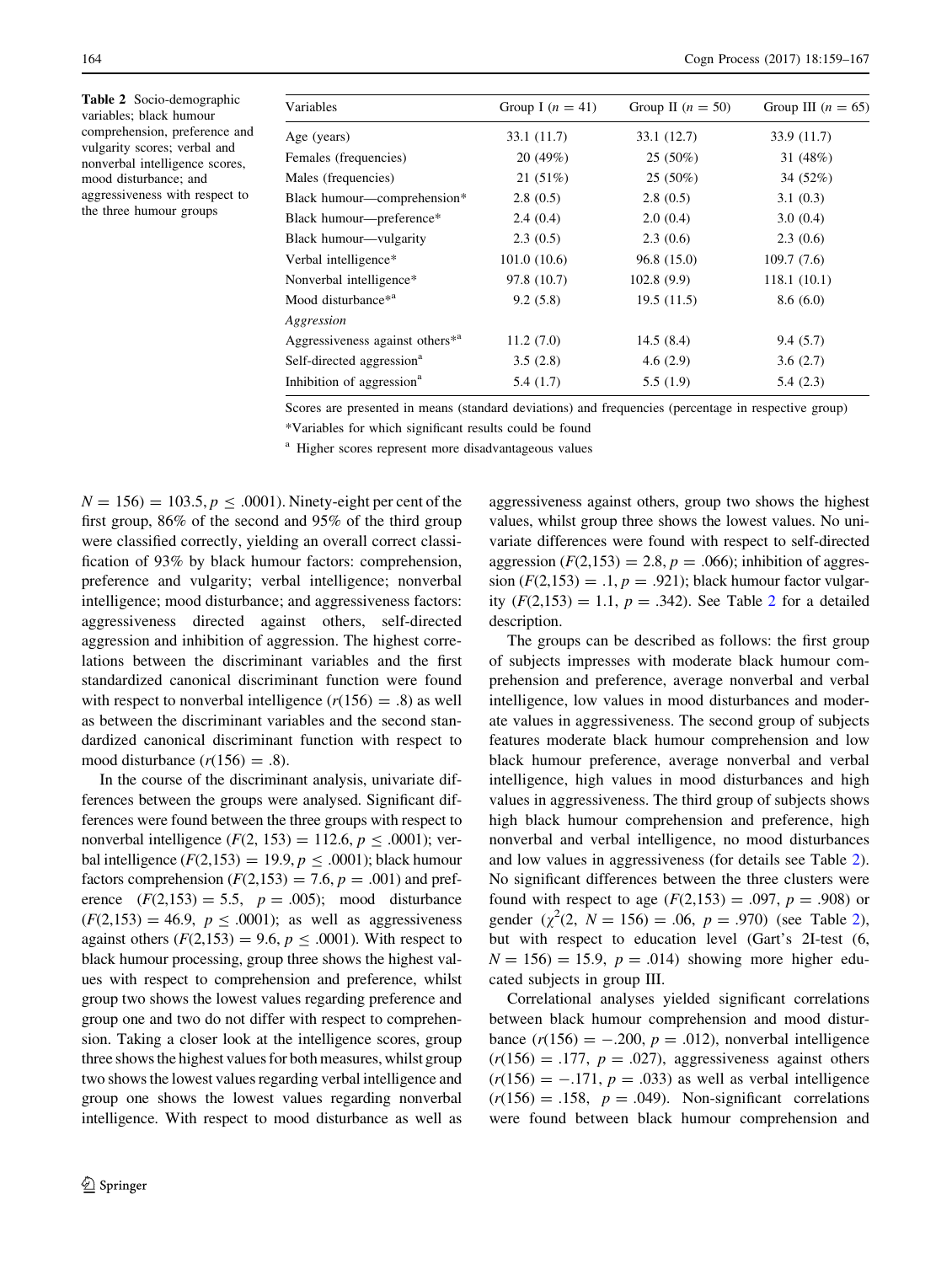self-directed aggression  $(r(156) = .086, p = .284)$  as well as inhibition of aggression  $(r(156) = -.074, p = .361)$ . Furthermore, significant correlations were shown between black humour preference and mood disturbance  $(r(156) = -.193, p = .016)$  as well as self-directed aggression  $(r(156) = .160, p = .045)$ . Non-significant correlations were found between black humour preference and aggressiveness against others  $(r(156) = -.131)$ ,  $p = .102$ ), inhibition of aggression  $(r(156) = -.052)$ ,  $p = .519$ , nonverbal intelligence  $(r(156) = -.035)$ ,  $p = .664$ ) as well as verbal intelligence  $(r(156) = -.028$ ,  $p = .729$ . Furthermore, significant correlations were shown between black humour factor vulgarity and aggressiveness against others  $(r(156) = .223, p = .005)$ , mood disturbance  $(r(156) = .196, p = .014)$  as well as inhibition of aggression  $(r(156) = .179, p = .026)$ . Nonsignificant correlations were found between black humour factor vulgarity and verbal intelligence  $(r(156) = -.113,$  $p = .159$ ), nonverbal intelligence  $(r(156) = -.088$ ,  $p = .277$  as well as self-directed aggression  $(r(156) = .022, p = .787).$ 

# Discussion

The aim of this study was to investigate the cognitive as well as the emotional demands of black humour processing. The results of the current study show three distinctive groups with respect to comprehension as well as preference of black humour. The most surprising result is that subjects who show the highest values with respect to black humour preference and comprehension show high values with respect to intelligence, have higher education levels and show lowest values regarding mood disturbance and aggression. On the other hand, subjects who show average verbal and nonverbal intelligence scores as well as high mood disturbance and high aggressiveness show the lowest values with respect to comprehension and preference of black humour. These findings support the notion that humour processing depends on cognitive as well as emotional aspects (e.g. Ruch and Ekman [2001;](#page-8-0) Vrticka et al. [2013\)](#page-8-0) and suggest that this also accounts for black humour processing which seems to be a complex informationprocessing task.

Previous studies suggested that aggressive mood leads to the preference of aggressive humour (e.g. Bowker and Etkin [2014;](#page-7-0) McCauley et al. [1983;](#page-8-0) Prerost [1983\)](#page-8-0). Therefore, it would not have been a surprise for this study to show that subjects who enjoy reading cartoons dealing with nasty or morbid contents also show high levels of aggression. Quite surprisingly, it could be shown that subjects who present high levels of aggressiveness (i.e. aggressiveness directed against others) are most likely to dislike black humour and show lower values with respect to black humour comprehension than subjects with low aggression values. It can be hypothesized that higher levels of aggressiveness and associated levels of arousal lead to decreased levels of pleasure when reading black humour wits, an assumption which contradicts the results of Prerost [\(1983](#page-8-0)). Furthermore, it could be shown that subjects who are in a bad mood are most likely to dislike black humour and show lower values with respect to black humour comprehension than subjects who show low mood disturbance. These results support studies which show that subjective humour response is influenced by pre-existing mood (Neumann et al. [2001\)](#page-8-0) as well as the notion that bad mood impairs the involvement in humour rather than facilitating the appreciation of aggressive humour (Ruch and Köhler [1998](#page-8-0)). According to Mindess and colleagues (1985), preference for sick humour is related to the ability to treat nasty contents as playful fiction. Seemingly, only those subjects who have no aggressive feelings towards others as well as no mood disturbance such as dysphoric or depressive mood can afford or get away with the playful exposure in the course of black humour processing. Another hypothesis would be that aggressiveness as well as bad mood could lead to a reduced information-processing capacity with respect to cognitively demanding humorous contents.

In this study, a strong association between black humour processing and verbal as well as nonverbal intellectual capacities can be shown. Subjects who show higher verbal and nonverbal intelligence scores show highest values with respect to black humour preference and comprehension. These results are in line with other studies which show a strong association between intelligence scores and humour processing (e.g. Greengross and Miller [2011](#page-8-0)) and indicate that such associations can also be seen for black humour processing. The role of intelligence in humour processing was recently investigated by Vrticka and colleagues (2013) in the light of the incongruity-resolution model (Suls [1972](#page-8-0)). They could show that in childhood and adolescence higher intelligence supports the detection of incongruities in a verbal utterance as well as the successful reinterpretation of these incongruities so as to get the joke. Furthermore, they could show that higher intelligence in this age-span is associated with stronger activity in brain areas involved in humour processing. Given the results of the current study, it can be hypothesized that in adulthood intelligence still strongly influences this two-stage problem-solving process with respect to humour processing. In this study, it could also be shown that the subjects who were most likely to comprehend and prefer black humour also have higher education levels. This result would be in line with another Freudian theory (1905) which states that subjects with high socio-economic status are more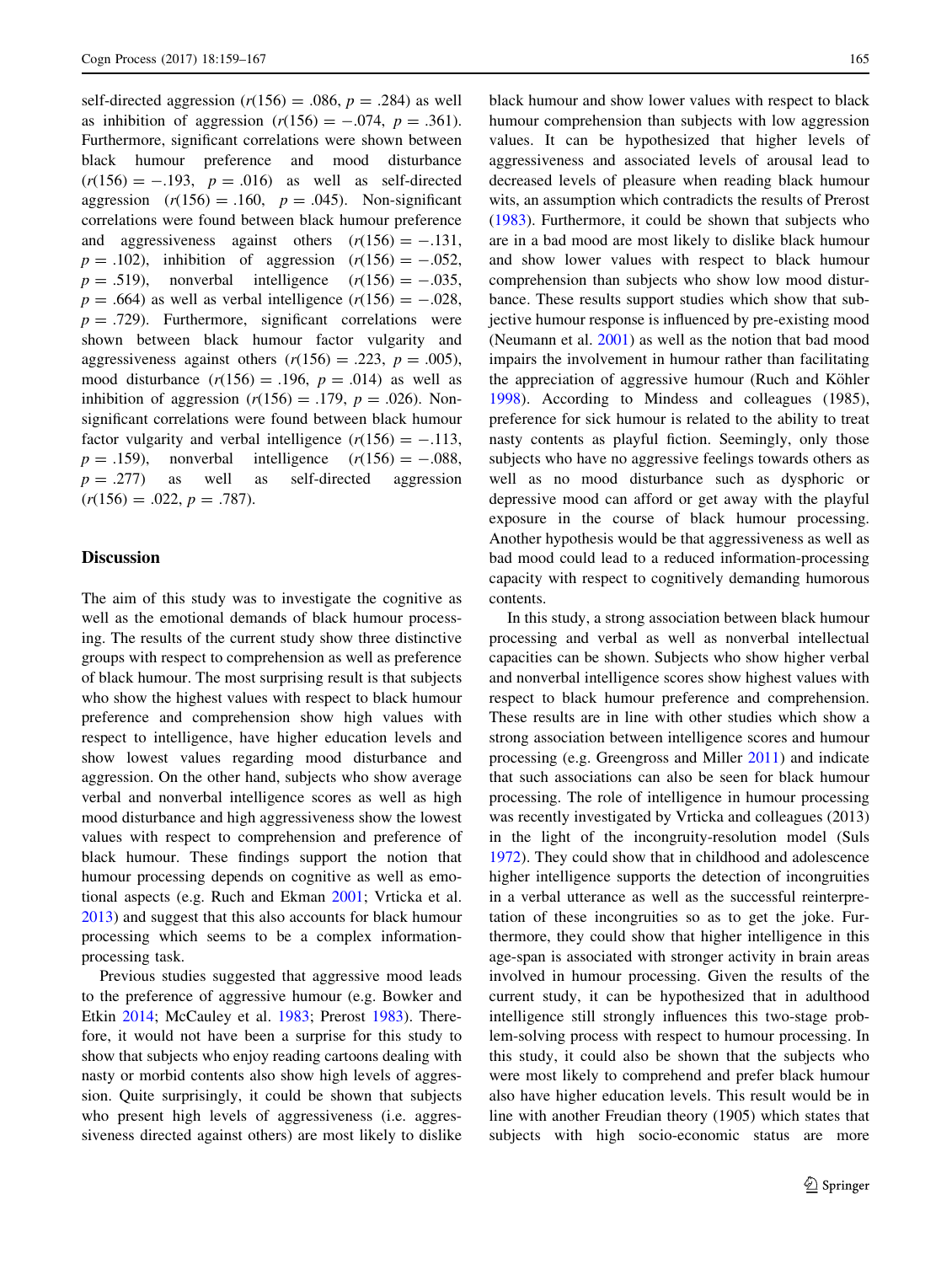<span id="page-7-0"></span>appreciative of aggressive humour (as long as it is thought to be within the bounds of good taste). This theory was not supported by McCauley and colleagues (1983), whilst the results of the current study showed that subjects with higher education show higher values with respect to black humour preference which is surprising considering the sinister, aggressive and tragic contents of black humour.

In the current study, a strong association between black humour comprehension and preference for black humour is shown. This result supports the findings of previous studies (Herzog and Bush [1994](#page-8-0); Herzog and Karafa [1998\)](#page-8-0) and indicates that higher comprehension of black humour wits leads to higher pleasure when reading it. Vrticka and colleagues (2013) indicate that intelligence not only influences the cognitive aspects of humour processing but also the affective components. In this context, the results of the current study as well as previous results (Coulson 2001) indicate that cognitive abilities like verbal and nonverbal intelligence as well as processing speed but also emotional aspects influence the mental operations underlying humour processing. On the one hand, it can be hypothesized that in the course of humour processing intelligence as well as mood and aggression directly influence the capacity to semantically reanalyse and reorganize categories and structures of thought ('frame-shifting model' by Coulson 2000), to combine these aspects into a meaningful humorous hybrid situation ('frame blends model' by Hofstadter and Gabora [1989](#page-8-0); 'blending model' by Coulson 2001) and to adequately reinterpret the product of the previous mental operations ('incongruity-resolution model' by Suls [1972](#page-8-0)) so as to get the joke. It can be assumed that the extent to which each of these operations is needed for the comprehension of a joke varies depending on the content and structure of the joke. In this context, it can be hypothesized that intelligence, processing speed, aggression and mood not only influence the execution of the mental operations themselves but also facilitate the adapting of humour processing strategies in a quick and flexible way. The results in the current study support this hypothesis. On the other hand, it is likely that in the course of humour processing individual values with respect to intelligence, aggression and mood are likely to interact with the content of a joke. In the light of the previously mentioned models of humour processing, future studies could investigate whether mainly cognitive, mainly emotional or mixed contents require more mental effort.

# **Conclusions**

In the current study, three distinctive groups with respect to black humour processing can be shown. The most surprising result is that subjects who show the highest values

with respect to black humour preference and comprehension show the highest values with respect to intelligence, have higher education levels and show the lowest values regarding mood disturbance and aggression. On the other hand, subjects who show average verbal and nonverbal intelligence scores as well as high mood disturbance and high aggressiveness show the lowest values with respect to comprehension and preference of black humour. Whilst a positive association between black humour processing and intelligence can be shown, aggressiveness and bad mood apparently lead to decreased levels of pleasure when dealing with black humour. Black humour processing is seemingly a complex information-processing task that depends on cognitive and emotional aspects. It can be hypothesized that these cognitive and emotional demands directly influence the mental operations underlying humour processing as they lead to an increased or decreased information-processing capacity but also facilitate the adapting of humour processing strategies in a quick and flexible way as humour processing is dependent on the content and structure of a joke.

Acknowledgements Open access funding provided by Medical University of Vienna.

Compliance with ethical standards

Conflict of interest The authors declare that they have no conflict of interest.

Ethical standard All procedures performed in this study were in accordance with the ethical standards of the institutional and national research committee and with the 1964 Helsinki Declaration and its later amendments or comparable ethical standards.

Informed consent Informed consent was obtained from all individual participants included in the study.

Open Access This article is distributed under the terms of the Creative Commons Attribution 4.0 International License ([http://crea](http://creativecommons.org/licenses/by/4.0/) [tivecommons.org/licenses/by/4.0/\)](http://creativecommons.org/licenses/by/4.0/), which permits unrestricted use, distribution, and reproduction in any medium, provided you give appropriate credit to the original author(s) and the source, provide a link to the Creative Commons license, and indicate if changes were made.

## References

- Baldick C (2001) The concise oxford dictionary of literary terms. Oxford University Press, Oxford
- Bowker JC, Etkin RG (2014) Does humour explain why relationally aggressive adolescents are popular? J Youth Adolesc 43(8):1322–1332. doi[:10.1007/s10964-013-0031-5](http://dx.doi.org/10.1007/s10964-013-0031-5)
- Coulson S (2000) Semantic leaps: frame-shifting and conceptual blending in meaning construction. Cambridge University Press, New York
- Coulson S (2001) Theme session on conceptual blending. Presented on the international cognitive linguistics congress, Santa Barbara, CA